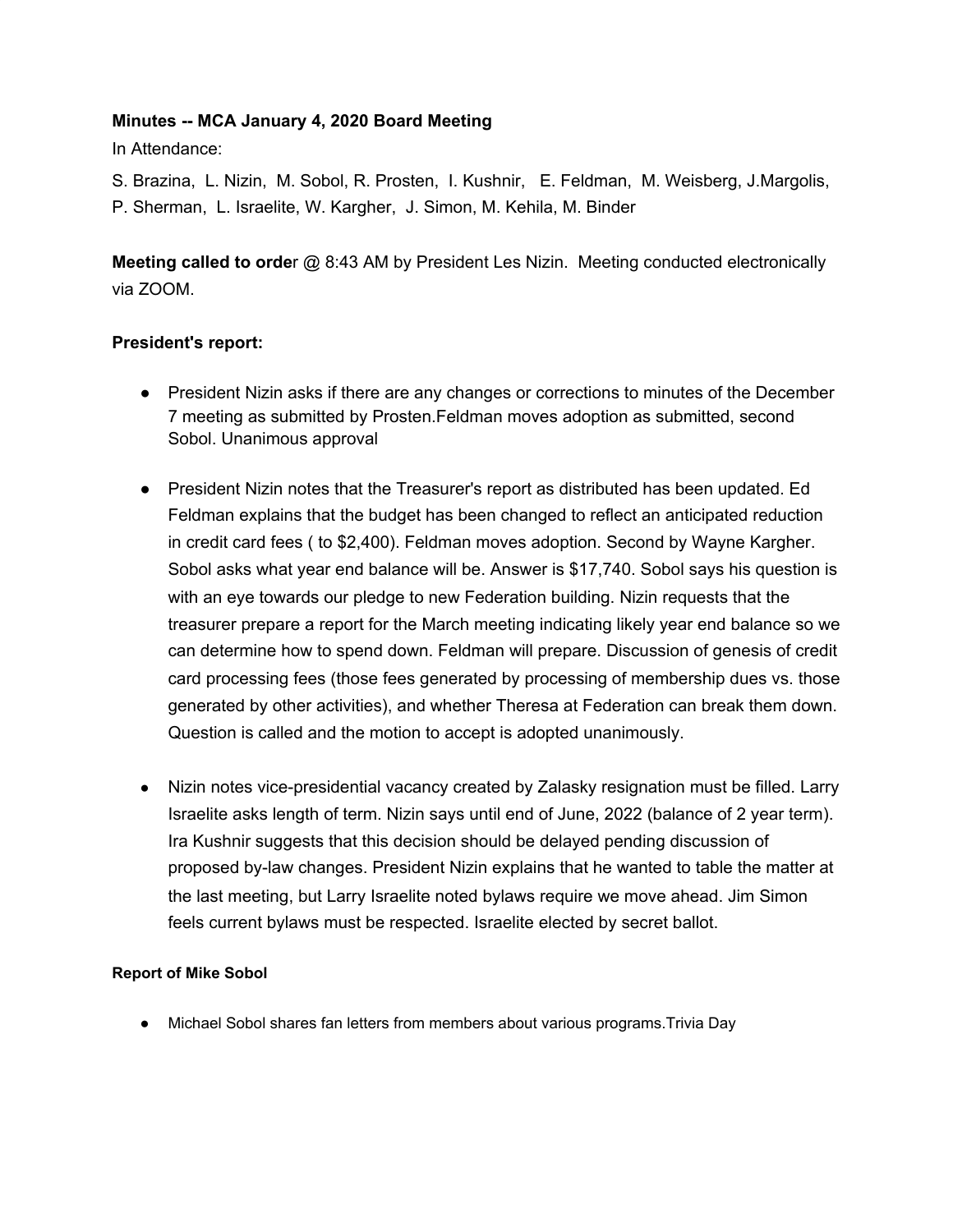## **Report of Membership Chair Israelite**

- Larry Israelite reviews his previously distributed monthly report. Bottomline: current membership is down 20% and new membership down 70%.
- Traditionally, January is a strong month for new membership -- we'll see what happens this year.
- MichaelSobol "deserves way more credit than we understand" for 109 events since April with heavy member participation.
- 18,000 emails sent this year -- 6,000 re programs (confirmations, reminders, etc). Discussion of standard e-mail procedures.
- Nizin wonders about "lapsed member" and "former member" participation. Only "active members" can sign-up for "member only" events.

# **Report of Doc Film & Luncheon Committee Chair Brazina**

- Steve reports Larry Siegel will speak virtually, as scheduled, at next luncheon Sobol has already scheduled Feb 22, 2022 speaker. (Sanford Greenberg). Michael Farr & Michael Hetfield will likely be invited back as 2022 speakers as they were very popular.
- Covid has worked out well for Doc Films, with many subject experts and filmmakers have readily agreed to participate on Zoom panels. Discussion of continuing Zoom programs after live-programming resumes.

## **Report of Luncheon Head Kehila**

Dates for next season -- all Thursdays except April 13 -- a Tuesday

- Nov 11
- Dec 16
- Jan 13
- $\bullet$  Feb 10
- Mar 10
- April 13

## **Report of Dance Chair Sobol --**

2022 Dance scheduled for first Saturday in March at Vineyards. Same band

## **Report on Member Participation Ira Kushnir/Max Weisberg**

5 of 6 new members are already participating. 230 non-renewing members will be contacted between Ira & Max Weisberg. They want to present plans at the Board Meeting.